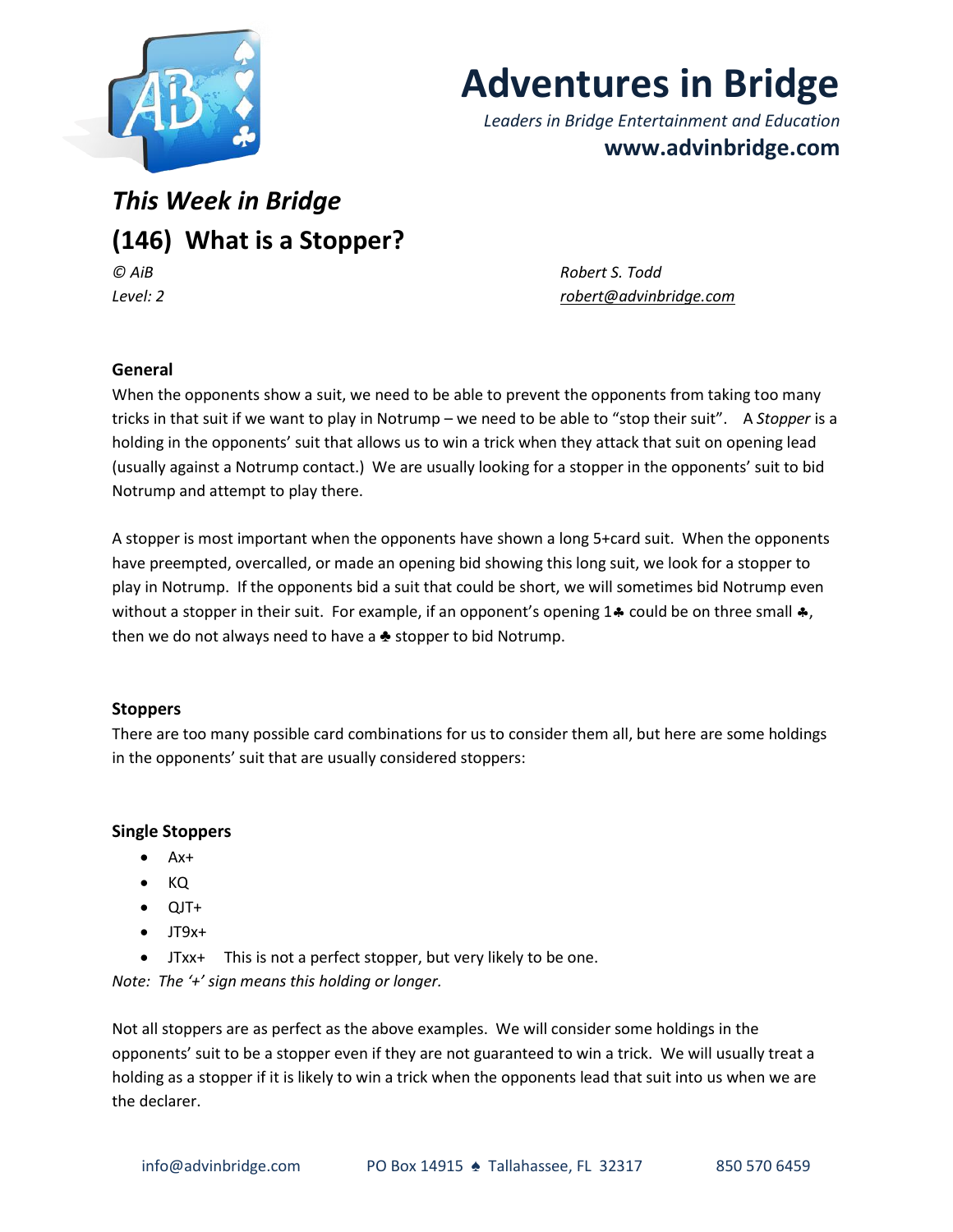

# **Positional Stoppers and Siding**

Some holdings in the opponents' suit are stoppers (or double stoppers) only when they are located on the proper side of opponents' suit. Our honors are much more likely to stop the opponents' suit when they are located behind (or after) the opponent with the long suit. These types of stoppers are called *Positional Values* or *Positional Stoppers*.

Positional stoppers are particularly affected by having the opening lead come into them – being in the declarer's hand. When it is important which player becomes the declarer, we refer to this as *Siding the Contract* properly*.* Siding, or which player becomes the declarer, is an important part of Notrump bidding.

These next *single stoppers* are more valuable when located behind the opponents' suit and when led into on opening lead – so they get to play to trick one last.

- $\bullet$   $Kx+$
- QTx+
- Qxxx
- Qxx This is not a perfect stopper, but one that we usually bid Notrump on when the opponent with the long suit is on our right and the lead is coming into us.
- Jxxx *Same comment as previous example.*

## **Other Stoppers -- Double Stoppers and Partial Stopper**

- $\bullet$  AK+
- AQ+ This is likely to be a double stopper if the lead is coming into it.
- $\bullet$  KQx+ The longer the holder the more likely this is to be a double stopper. This holding is also more likely to be a double stopper if it is located behind the opponents' suit.

## **Combined Stoppers**

Stoppers can be made by combining two hands – partner's and ours. If we have a *partial stopper* (sometimes called a half-stopper) and partner has a similar holding, then the hands combine to have a stopper in the opponents' suit.

Some examples of partial stoppers:

- Qx
- Jxx
- K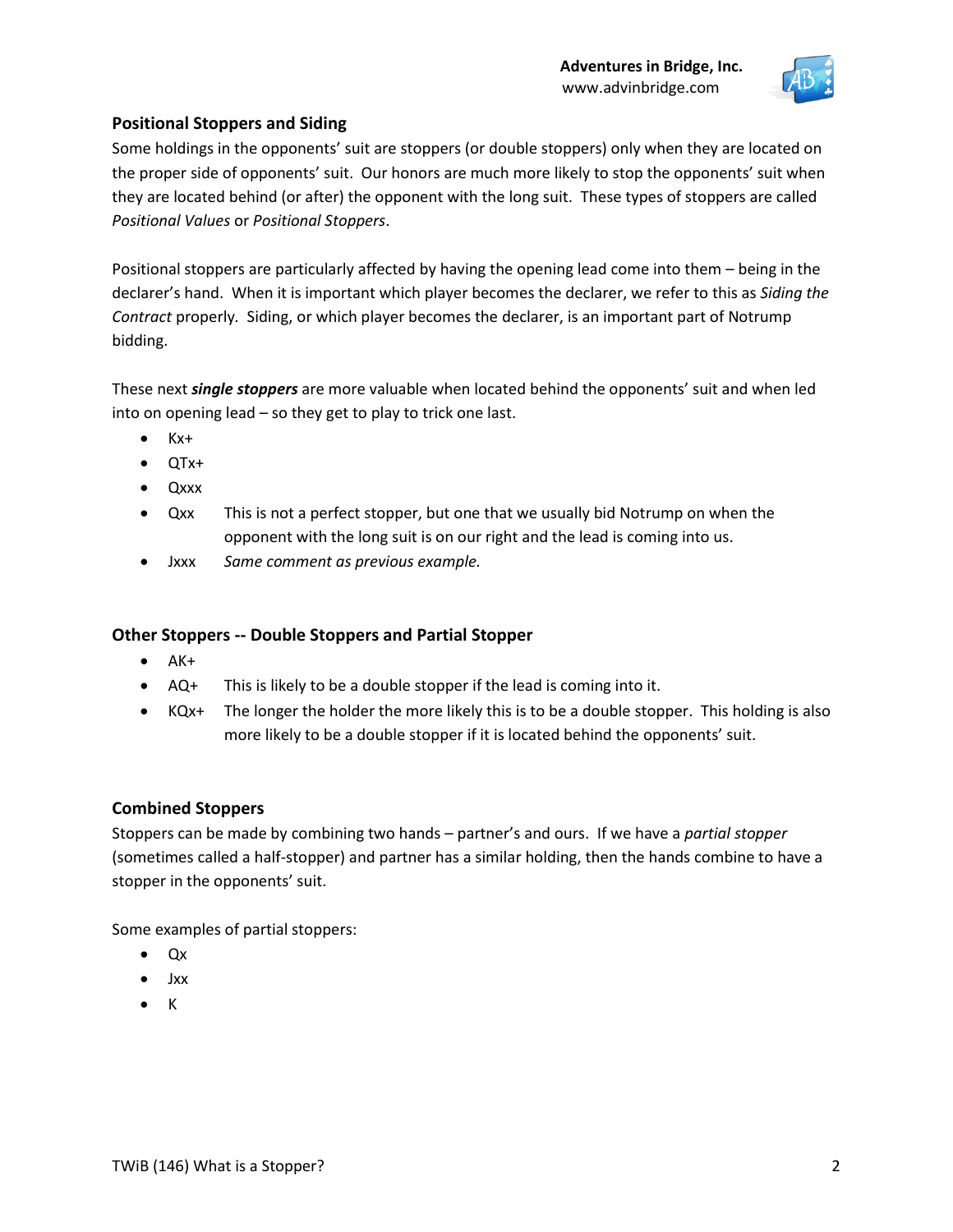

These partial stoppers can be combined with honors in partner's hand to produce a full stopper:

- Qx Jxx
- Jxx Qx+
- $\bullet$  K Qx

Partial stoppers can also combine with partner's holding to make double stoppers:

- Qx Axx
- Jxx ATx
- Jxx Kxx
- $\bullet$  K Ax+
- K Qxx+

# **A Special Stopper: Qx**

A stopper that players commonly bid Notrump with is Kx. This is a holding that players know needs to be led into, so that it can play last to the opening trick. If Kx is put down on the dummy, to be led through at trick one, it is far less valuable and uncertain to be a stopper in the opponents' suit.

But there is another similar holding that most players are not as aware of  $-$  Qx!

With Qx in the opponents' suit in declarer's hand, there are many holdings that partner can have where your side will have an extra stopper in the opponent's suit.

*Example* 



*Note: If you had opened 1 you might have avoided this rebid problem and given yourself another rebid option of 3.*

Here are some things to consider:

- If partner has  $\triangle$ Jxx, you will have a stopper.
- $\bullet$  If partner has  $\spadesuit 10$ xxx, you will have a stopper.
- If partner has AAx or AAxx, you will have two stoppers when you declare the hand.
- If partner has  $A$ Kxx+, you will have two stoppers when you declare the hand.
- If partner has no honors, you can still have a stopper if opener leads away from  $A$ AKxxx on opening lead.